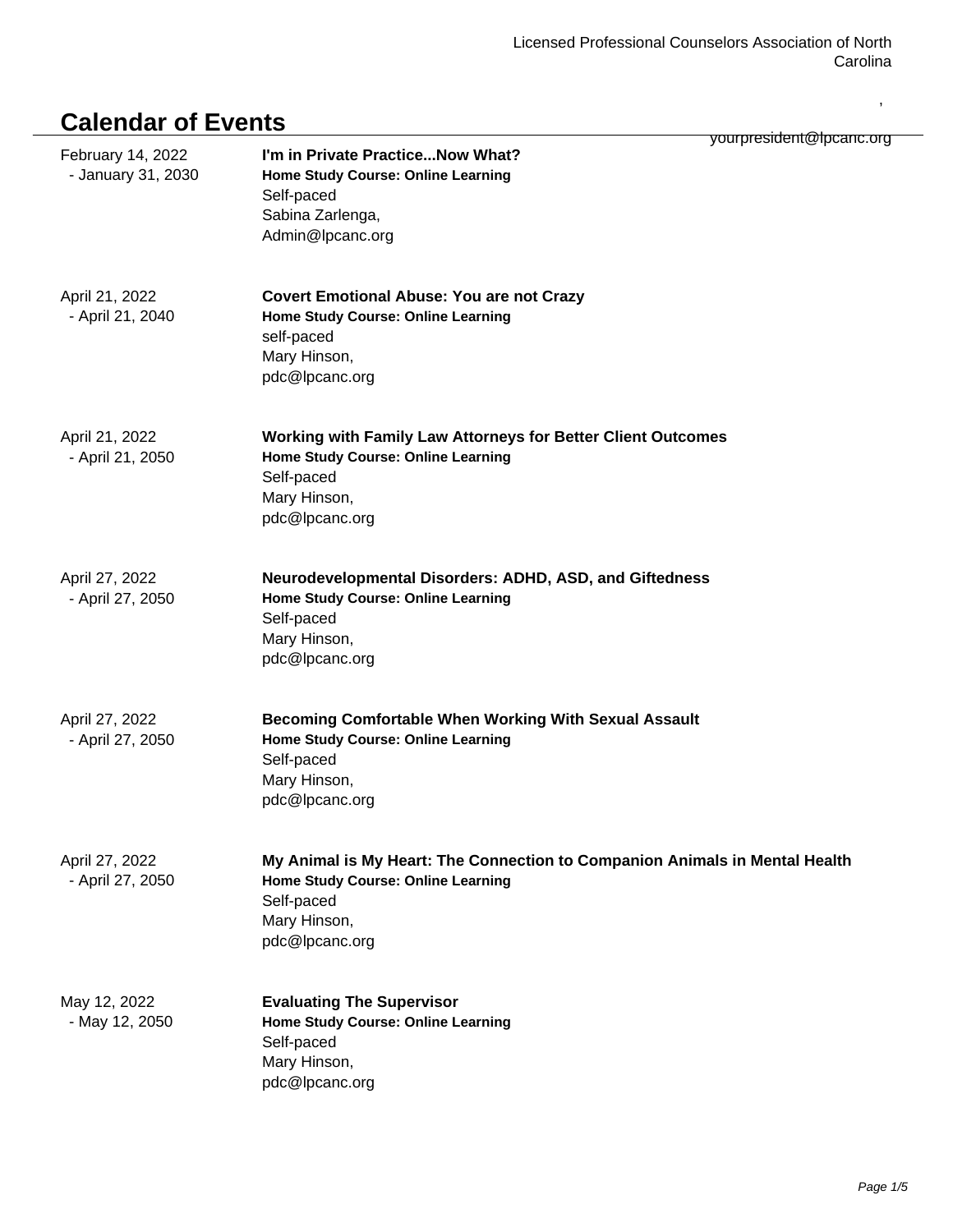| May 13, 2022<br>- May 13, 2050 | Self-Care: Supervisor/Supervisee<br><b>Home Study Course: Online Learning</b><br>Self-paced<br>Mary Hinson,<br>pdc@lpcanc.org                                              |
|--------------------------------|----------------------------------------------------------------------------------------------------------------------------------------------------------------------------|
| May 16, 2022<br>- May 16, 2050 | <b>Ethics in Clinical Supervision</b><br>Home Study Course: Online Learning<br>Self-paced<br>Mary Hinson,<br>pdc@lpcanc.org                                                |
| May 20, 2022<br>- May 20, 2050 | The Emotionally Intelligent Supervisor: Unpacking the New Supervisor Experience<br>Home Study Course: Online Learning<br>Self-paced<br>Mary Hinson,<br>pdc@lpcanc.org      |
| May 21, 2022<br>- May 21, 2050 | Impact of Trauma on the Therapist and How Supervisor Can Help<br>Home Study Course: Online Learning<br>Self-Paced<br>Mary Hinson,<br>pdc@lpcanc.org                        |
| June 1, 2022<br>- June 1, 2050 | <b>Multicultural Missteps in the Counseling Session</b><br>Home-Study Course: Online Learning<br>self-Paced<br>Mary Hinson,<br>pdc@lpcanc.org                              |
| June 9, 2022<br>- June 9, 2040 | <b>Bi-Annual Advocacy Day Training</b><br>Home Study Course: Online Learning<br>Self-paced<br>Mary Hinson,<br>pdc@lpcanc.org                                               |
| July 1, 2022                   | <b>Strategies To Prevent Counselor Burnout &amp; Compassion Fatigue</b><br><b>Virtual: Zoom</b><br>12:00 PM - 01:00 PM EST<br>Mary Hinson,<br>pdc@lpcanc.org               |
| July 10, 2022                  | <b>LPCANC Board of Directors Meeting</b><br>Zoom<br>05:00 PM - 07:00 PM EST<br>Carmen Davis,<br>president@lpcanc.org<br>This meeting is for the LPCANC Board of Directors. |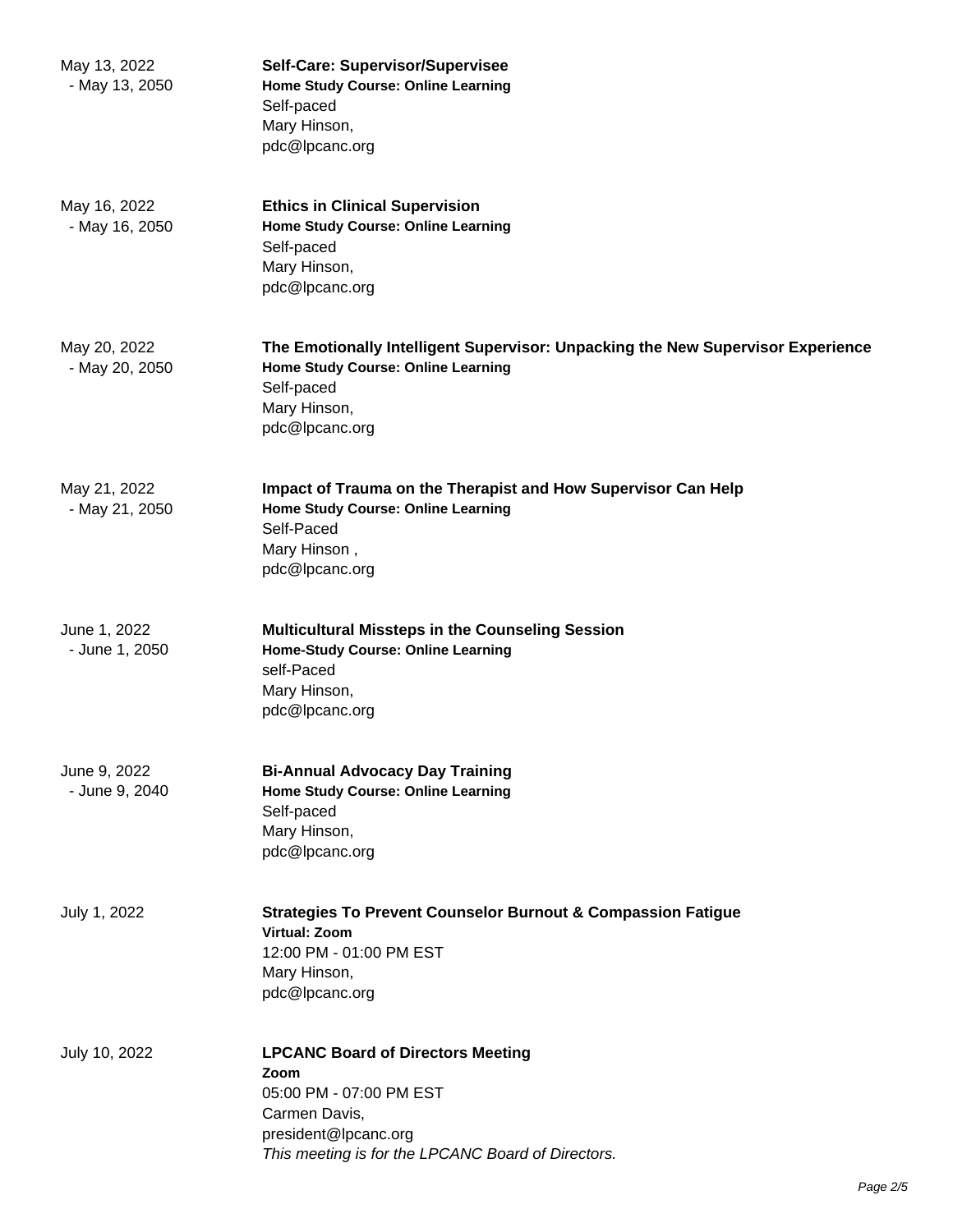| July 10, 2022      | <b>LPCANC Executive Committee Meeting</b><br>Zoom<br>04:00 PM - 05:00 PM EST<br>Carmen Davis,<br>president@lpcanc.org<br>This meeting is for the LPCANC Executive Meeting.   |
|--------------------|------------------------------------------------------------------------------------------------------------------------------------------------------------------------------|
| July 21, 2022      | <b>Regional Reps Meeting</b><br>Zoom<br>04:00 PM - 05:00 PM EST<br>Carmen Davis,<br>President@lpcanc.org<br>This meeting is for LPCANC Regional Reps.                        |
| July 21, 2022      | <b>Supervisor Community Group</b><br>Virtual: Zoom<br>12:00 PM - 01:00 PM EST<br>Tammy Holcomb,<br>tammyholcomb@stargazercounseling.com                                      |
| August 14, 2022    | <b>LPCANC Executive Committee Meeting</b><br>Zoom<br>04:00 PM - 06:00 PM EST<br>Carmen Davis,<br>president@lpcanc.org<br>This meeting is for the LPCANC Executive Committee. |
| August 17, 2022    | Injury-Free NC Academy on Youth Suicide Prevention<br>August 17 & 18 10Am - 4PM                                                                                              |
| August 18, 2022    | <b>Regional Reps Meeting</b><br>Zoom<br>04:00 PM - 05:00 PM EST<br>Carmen Davis,<br>President@lpcanc.org<br>This meeting is for LPCANC Regional Reps.                        |
| August 18, 2022    | <b>Supervisor Community Group</b><br><b>Virtual: Zoom</b><br>12:00 PM - 01:00 PM EST<br>Tammy Holcomb,<br>tammyholcomb@stargazercounseling.com                               |
| September 11, 2022 | <b>LPCANC Executive Committee Meeting</b><br>Zoom<br>04:00 PM - 06:00 PM EST<br>Carmen Davis,<br>president@lpcanc.org<br>This meeting is for the LPCANC Executive Committee. |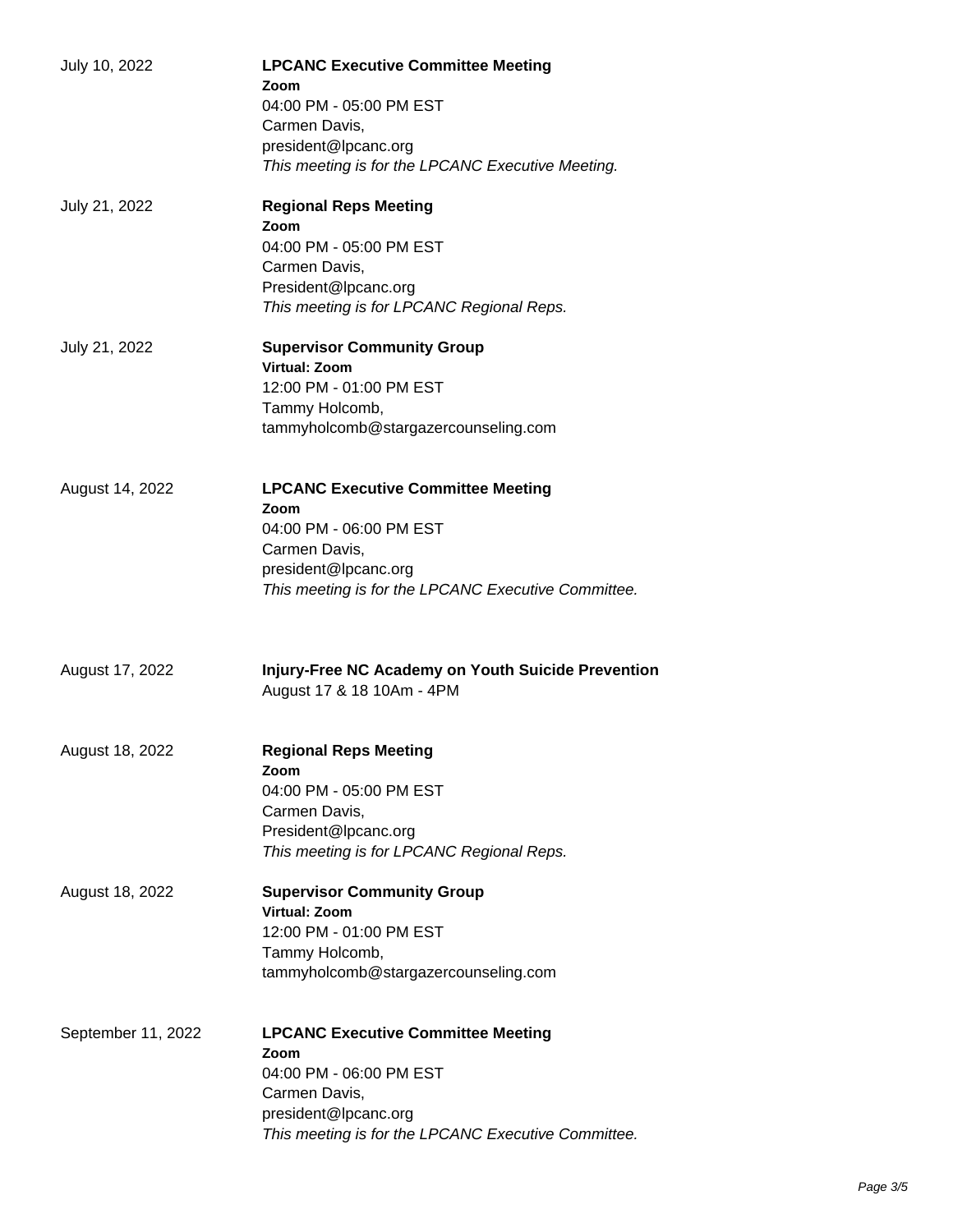| September 15, 2022                       | <b>Supervisor Community Group</b><br>Virtual: Zoom<br>12:00 PM - 01:00 PM EST<br>Tammy Holcomb,<br>tammyholcomb@stargazercounseling.com                                                                                                                                                                  |
|------------------------------------------|----------------------------------------------------------------------------------------------------------------------------------------------------------------------------------------------------------------------------------------------------------------------------------------------------------|
| September 29, 2022<br>- October 1, 2022  | LPCANC 2022 Annual Conference Sept 29-Oct 1<br><b>TBD</b><br>LPCANC will host it's Silver 25th Anniversary Celebration and Annual Conference at the<br>Benton Convention Center in Winston-Salem, North Carolina.                                                                                        |
|                                          | Our hotel will be the Marriott Winston Salem, 425 N Cherry St, Winston-Salem, NC<br>27101                                                                                                                                                                                                                |
|                                          | Stay tuned - more information will be coming soon!<br>We need volunteers! Does this sound like you?                                                                                                                                                                                                      |
|                                          | Organizers, creative geniuses, social media collaborators, and easy going "go-getters"<br><b>Party Planners and Designers</b>                                                                                                                                                                            |
|                                          | Conference-day volunteers, sponsorship recruiters, marketing and media promoters<br>Reviewing and selecting conference presentation proposals                                                                                                                                                            |
|                                          | Want to help? We would love to have you! Email us at info@lpcanc.org.                                                                                                                                                                                                                                    |
| September 29, 2022<br>- October 22, 2022 | Mirror-In-The-Mirror Supervision Training (Huffman/Phifer training model)<br>In-Person at Benton Convention Center 9/29 - 9/30 & Zoom: Virtual 10/21 -10/22 (zoom links will be email<br>301 W. 5th Street<br>Winston-Salem, NC 27101<br>08:00 AM - 05:00 PM EST<br>Sabina Zarlenga,<br>admin@lpcanc.org |
| October 9, 2022                          | <b>LPCANC Board of Directors Meeting</b><br>Zoom<br>05:00 PM - 07:00 PM EST<br>Carmen Davis,<br>president@lpcanc.org<br>This meeting is for the LPCANC Board of Directors.                                                                                                                               |
| October 9, 2022                          | <b>LPCANC Executive Committee Meeting</b><br>Zoom<br>04:00 PM - 05:00 PM EST<br>Carmen Davis,<br>president@lpcanc.org<br>This meeting is for the LPCANC Executive Meeting.                                                                                                                               |
| October 20, 2022                         | <b>Supervisor Community Group</b><br><b>Virtual: Zoom</b><br>12:00 PM - 01:00 PM EST<br>Tammy Holcomb,<br>tammyholcomb@stargazercounseling.com                                                                                                                                                           |